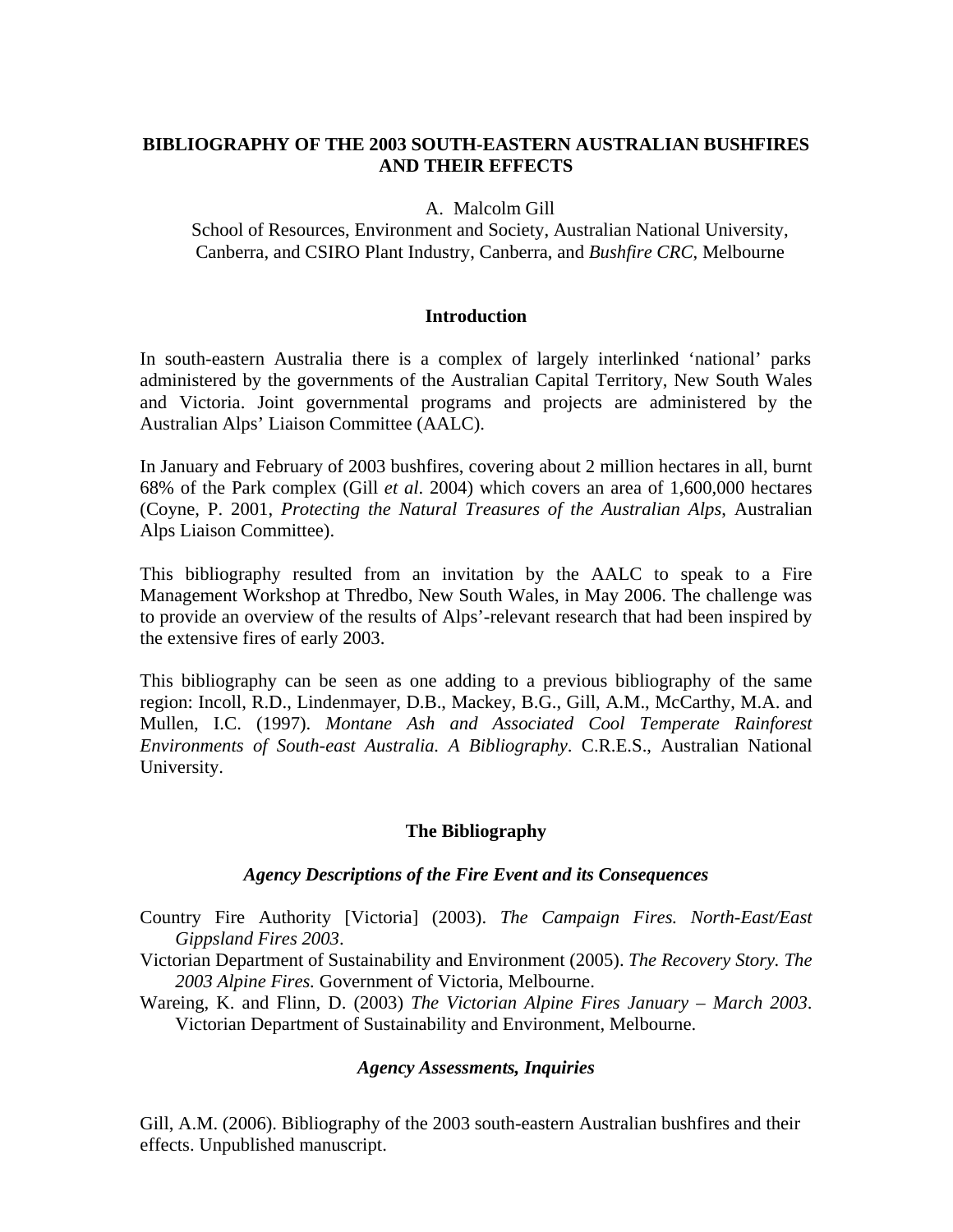- ACT Government (2003). The Report of the Bushfire Recovery Taskforce*.* ACT Publishing Services, Canberra.
- ACT Bushfire Recovery Centre (2003). Recovering Canberra. (Typescript, September 2003)
- Adams D, Ellis A, Gibbons S, Mossfield F, O'Connor G (2003). Additional comments. In G. Nairn (2003) *A Nation Charred: Inquiry into the Recent Australian Bushfires*. Pp. 315-326 [unlabelled]. The Parliament of the Commonwealth of Australia, Canberra.
- Ellis S, Kanowski P, Whelan R (2004). *National Inquiry on Bushfire Mitigation and Management*. Commonwealth of Australia, Canberra.
- Esplin B, Gill AM, Enright N (2003). *Report of the Inquiry into the 2002-2003 Victorian Bushfires*. State Government of Victoria, Melbourne. 370p.
- McLeod R (2003). *Inquiry into the Operational Response to the January 2003 Bushfires in the ACT*. ACT Government, Canberra.
- Nairn G (Chair) (2003). *A Nation Charred: Inquiry into the Recent Australian Bushfires*. The Parliament of the Commonwealth of Australia, Canberra.

#### *Conference Papers*

- Ainsworth, N. and Mahr, F. (2004). Response of blackberry to the 2003 wildfires in Victoria. *Weed Management: Balancing People, Planet, Profit.* Papers and Proceedings of 14<sup>th</sup> Australian Weeds Conference, Wagga Wagga, New South Wales, Australia, 6-9 September 2004, pp. 294-297.
- Allan, C., Raymond, K. and Wearne, L. (2005). The role of monitoring in weed management: a case study from the Victorian Alps. Proceedings of the Second Victorian Weed Conference 'Smart Weed Control, Managing for Success', 17-18 August 2005, Bendigo, Victoria, pp. 63-66
- Allan, C., Wearne, L., Price, J., Keatley, M. and Tumino, P. (2006). Best-practice chemical treatment of English broom (*Cytisus scoparius*) evaluated in Alpine National Park, Victoria, through adaptive experimental management program. Proceedings of the 15<sup>th</sup> Australian Weeds Conference, Adelaide, September 2006.
- Allan, C., Wright, J. and Raymond, K. (2004). An adaptive experimental management program for English broom *Cytisus scoparius* in Victoria. *Weed Management: Balancing People, Planet, Profit.* Papers and Proceedings of 14<sup>th</sup> Australian Weeds Conference, Wagga Wagga, New South Wales, Australia, 6-9 September 2004.
- Desmarchelier, J., Hellstrom, J. and Spate, A. (2004). Constraining relative wildfire frequency in the Australian alps over the past 500,000 years, using U-Th dating of speleothem-encapsulated soot layers. AQUA conference.
- Doherty, M.D. and Wright, G. (2004). Post fire recovery after the 2003 Canberra Fires bouncing back in Bimberi, Brindabella and Burrinjuck. Proceedings of the Conference *Bushfire 2004: Earth, Wind and Fire - Fusing the Elements.* Compact Disk. South Australian Department of Environment and Heritage, Adelaide, South Australia.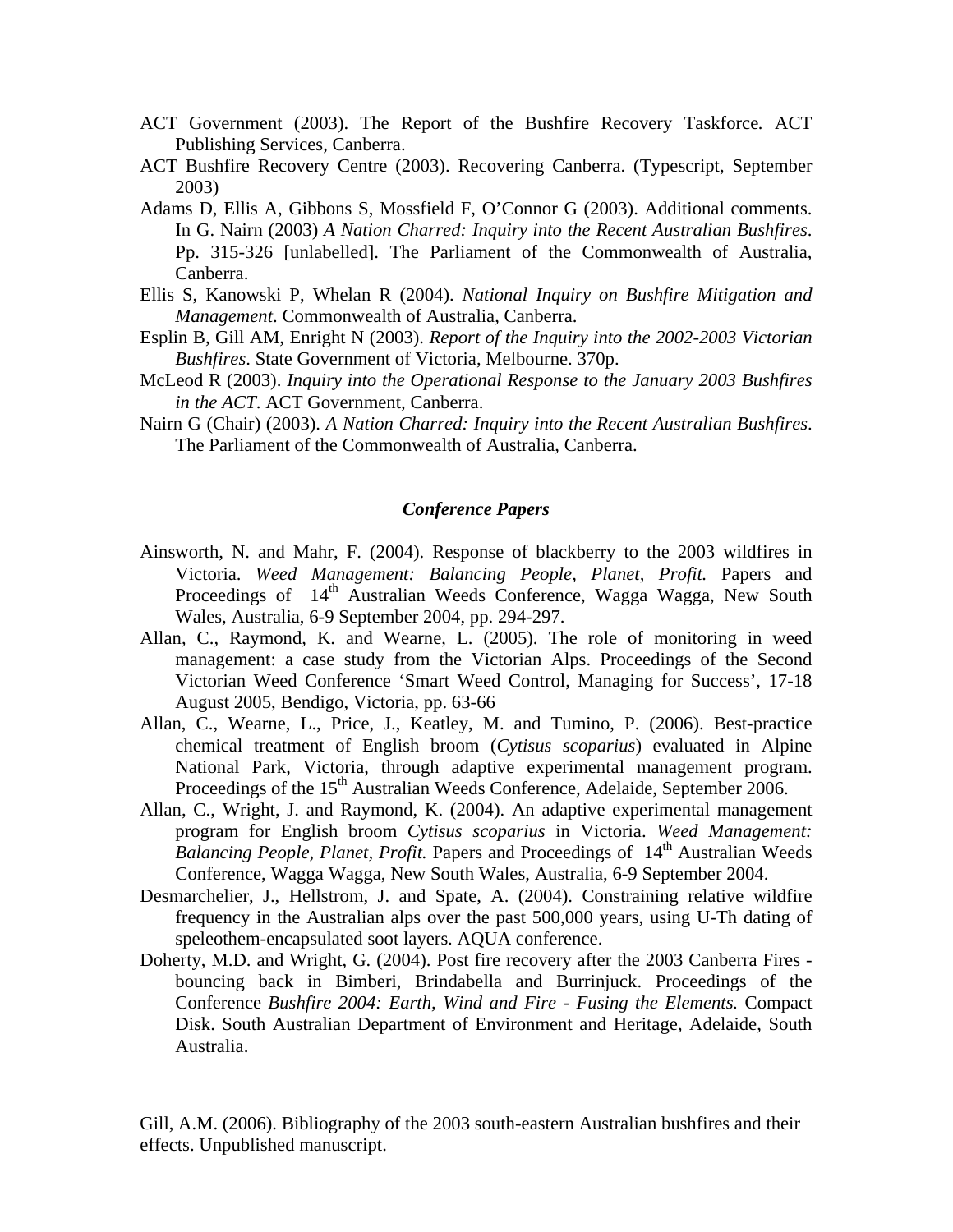- Dold, J., Weber, R., Gill, A. M., Ellis, P. and Cooper, N. (2005). Unusual phenomena in an extreme bushfire.  $5<sup>th</sup>$  Asia Pacific Conference on Combustion, Adelaide, July 2005.
- Gill, A.M. (2006). Fire, science and society at the rural-urban interface. Proceedings of the Bushfire 2006 Conference, Brisbane, Australia, June 6-9, 2005.
- Hope, G. (2006). Histories of wetlands in the Australian Capital Territory and the bog recovery program. In *Caring for Namadgi – Science and People*, ACT National Parks Association Conference, Canberra, May 2006.
- Jacobs, P. and Walker, I. (2004). Alpine fires 2003: rehabilitation and recovery of public land. Proceedings of the Conference *Bushfire 2004: Earth, Wind and Fire - Fusing the Elements.* Compact Disk. South Australian Department of Environment and Heritage, Adelaide, South Australia.
- Macdonald, T. (2004). *Fire Biodiversity in the Australian Alps National Parks, Workshop Proceedings, Albury NSW, 2005*. 59pp. Australian Alps Liaison Committee. [22 papers and abstracts, some of which has since been published in journals]
- McRae, R.H.D. (2004). The Breath of the Dragon observations of the January 2003 ACT bushfires. Proceedings of the Conference *Bushfire 2004: Earth, Wind and Fire - Fusing the Elements.* Compact Disk. South Australian Department of Environment and Heritage, Adelaide, South Australia.
- Webb, R., Davis, C. and Lleyett, S. (2004). Meteorological aspects of the ACT bushfires of January 2003. Proceedings of the Conference *Bushfire 2004: Earth, Wind and Fire - Fusing the Elements.* Compact Disk. South Australian Department of Environment and Heritage, Adelaide, South Australia.
- White, I. Wade, A., Barnes, R., Mueller, N., Worthy, M. and Knee, R. (2006). Impacts of the January 2003 wildfires on ACT water supply catchments. Paper e6111 Enviro 06 Melbourne 9-11 May 2006 AWA.
- Worthy, M. (2006). Infrequent high magnitude erosion events in the Cotter River Catchment, Namadgi National Park. In *Caring for Namadgi – Science and People*, ACT National Parks Association Conference, Canberra, May 2006.
- Wouters, M. (2004). 2002/03 Big Desert fire fire suppression and biodiversity impacts. Proceedings of the Conference *Bushfire 2004: Earth, Wind and Fire - Fusing the Elements.* Compact Disk. South Australian Department of Environment and Heritage, Adelaide, South Australia.

### *Peoples' Experiences*

ACT Brigades Association (2003). *What You Wouldn't Believe: The January 2003 Bushfires in the ACT as seen by Bushfire and Emergency Services Personnel*. ACT Brigades Association, Canberra.

Chapman Residents Action Group (eds) (2004). *Our Story*. Ginninderra Press, Canberra

- Matthews, S. (ed.) (2003). *How Did the Fire Know We Lived Here? Canberra's Bushfires January 2003*. Ginninderra Press, Canberra.
- Appelby, L. (collator) (2005). *Flames Across the Mountains*. Published by the collator.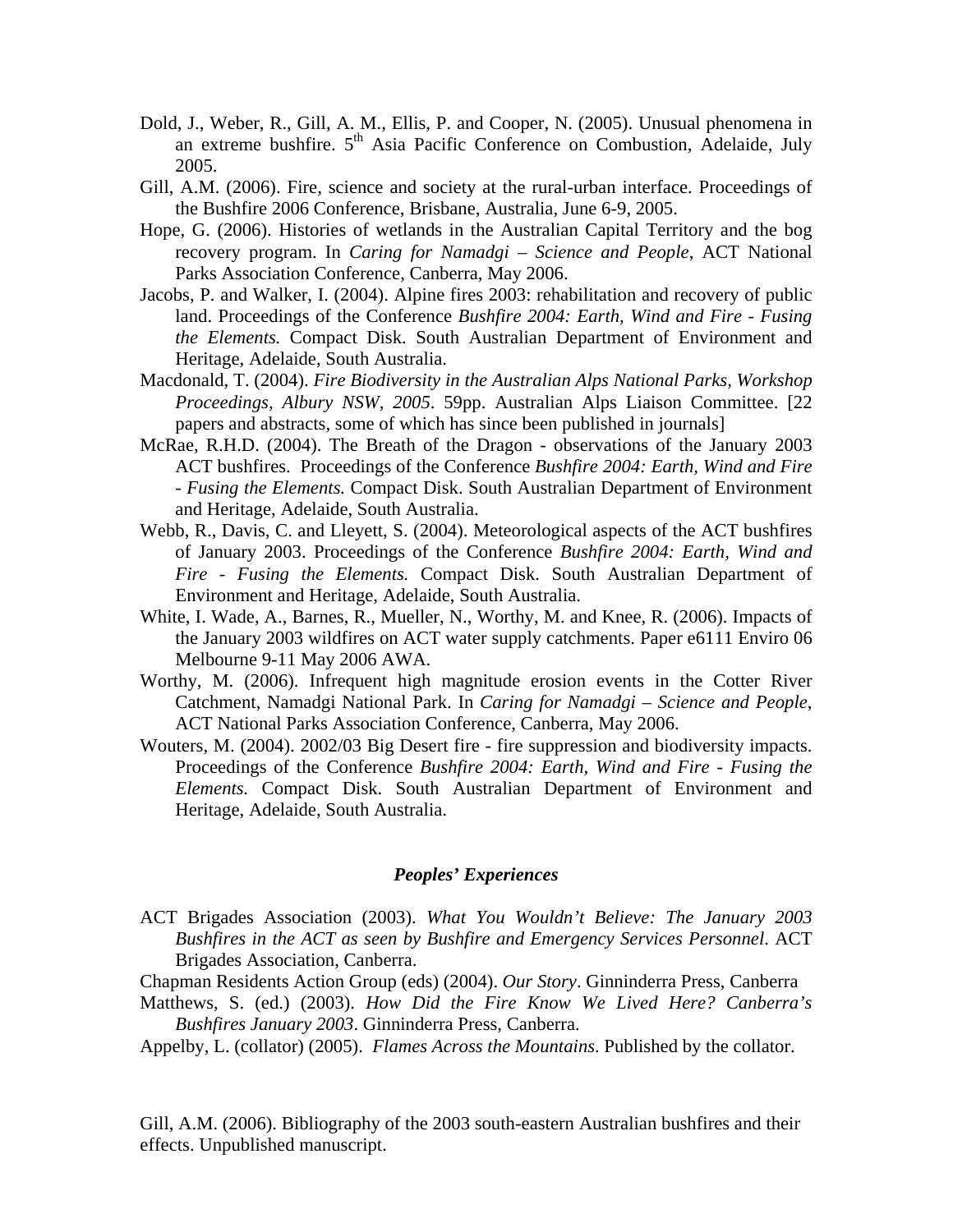## *Scientific papers (not including Conference Papers or* **Victorian Naturalist** *Special Issue)*

- Cary, G.J. (2005). Research priorities arisng from the 2002-2003 bushfire season in south-eastern Australia. *Australian Forestry* **68**, 104-111.
- Chen, K. and McAneney, J. (2004). Quantifying bushfire penetration into urban areas in Australia. *Geophysical Research Letters* **31**, L12212.
- Cohen, E., Hughes, P. and White, P.B. (2006). Battling ferocious flames: bushfires in the media. *Australian Journal of Emergency Management* **21**(1), 47-52.
- Dunlop C (2004). Legal issues in emergency management: lessons from the last decade. *Australian Journal of Emergency Management* **19**, 26-33.
- Fromm, M., Tupper, A., Rosenfeld, D., Servranckx, R. and McRae, R. (2006). Violent pyro-convective storm devastates Australia's capital and pollutes the stratosphere. *Geophysical Research Letters* **33**, L05815.
- Gill, A.M. and Zylstra, P. (2005). Flammability of Australian forests. *Australian Forestry*  **68**: 88-94.
- Gill, A.M. (2005). Landscape fires as social disasters: an overview of 'the bushfire problem'. *Global Environmental Change B*. *Environmental Hazards* **6**, 65-80.
- Growcock, A.J., Pickering, C.M. and Johnston, S.W. (2004). Walking on ashes: short term impacts of experimental trampling on soils after bushfire. *Victorian Naturalist* **121** (5), 199-206.
- Handmer, J. and Tibbits, A. (2005). Is staying at home the safest option during bushfires? Historical evidence for an Australian approach. *Environmental Hazards* **6**, 81-91.
- Johnston, F.M. and Johnston, S.W. (2003). Weeds set to flourish following fires. *Victorian Naturalist* **120**(5), 194-197.
- Kanowski, P.J., Whelan, R.J. and Ellis, S. (2005). Inquiries following the 2002-2003 Australian bushfires: common themes and future directions for Australian bushfire mitigation and management. *Australian Forestry* **68**(2), 76-86.
- Lane, P., Sheridan, G. and Noske, P. (in press). Changes in sediment loads and discharge from small mountain catchments following wildfire in south eastern Australia. *Journal of Hydrology*
- McPhee, E. (2005). Rehabilitating threatened alpine plant communities in north-east Victoria after the 2003 fire. *Australasian Plant Conservation* **12**, 6-8.
- Mills, G.A. (2005). On the subsynoptic-scale meteorology of two extreme fire weather days during the eastern Australian fires of January 2003. *Australian Meteorological Magazine* **54**, 265-290.
- Mitchell, R.M., O'Brien, D.M. and Campbell, S.K. (2006). Characteristics and radiative impact of the aerosol genereated by the Canberra firestorm of January 2003. *Journal of Geophysical Research – Atmospheres* **111** (D2), art. 2204.
- Pickering, C.M. and Barry, K. (2005). Size/age distribution and vegetative recovery of *Eucalyptus niphophila* (snowgum, Myrtaceae) one year after fire in Kosciuszko National Park. *Australian Journal of Botany* **53**, 517-527.
- Taylor, J. and Webb, R. (2005). Meteorological aspects of the January 2003 south-eastern Australia bushfire outbreak. *Australian Forestry* **68**(2), 94-103.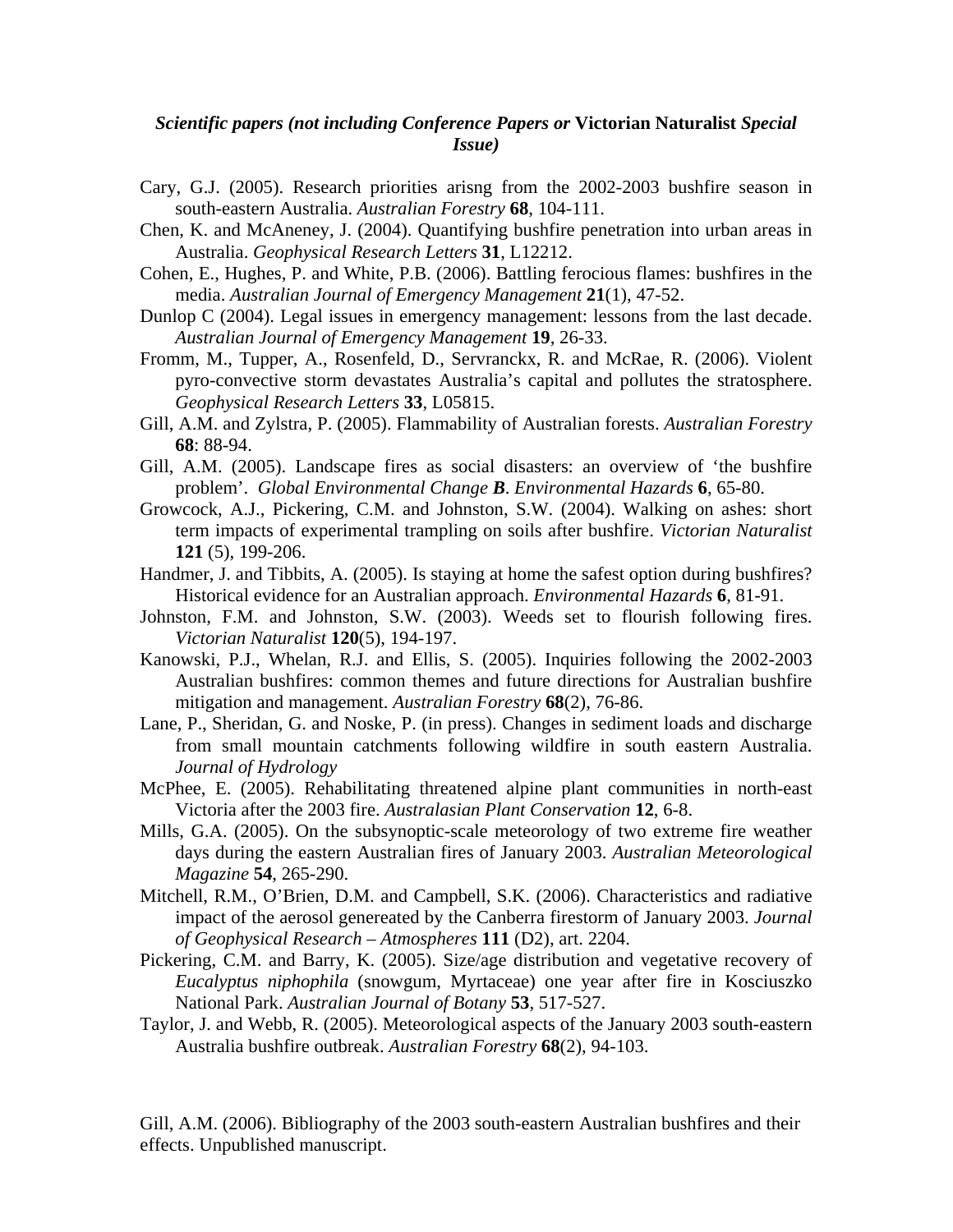- Walsh, N.G. and McDougall, K.L. (2004). Progress in the recovery of the flora of treeless subalpine vegetation in Kosciuszko National Park after the 2003 fires. *Cunninghamia* 8, 439-452.
- White, I., Wade, A., Worthy, M., Mueller, N., Daniell, T. and Wasson, R. (2006). The vulnerability of water supply catchments to bushfires: impacts of the January 2003 wildfires on the Australian Capital Territory. *Australian Journal of Water Resources* **10** (2), 1-16.
- Williams, R.J. (2003). Does alpine grazing reduce blazing? *Victorian Naturalist* **120**(5), 197-200.
- Williams, R.J., Wahren, C-H., Bradstock, R.A. and Mueller, W.J. (in press). Does alpine grazing reduce blazing? A landscape test of a widely held hypothesis. *Austral Ecology*

#### *Selected Reports*

- Bureau of Meteorology (2003). *Meteorological Aspects of the eastern Victorian Fires January-March 2003.* Bureau of Meteorology, Victoria, 82p.
- Carey, A., Evans, M., Hann, P., Lintermans, M., MacDonald, T., Ormay, P., Sharp, S., Shorthouse, D. and Webb, N. (2003). Wildfires in the ACT 2003: Report on the Initial Impacts on Natural Ecosystems. *Environment ACT Technical Report* 17.
- Coates, F., Taranto, M., Trumball-Ward, A. and Browne, A. (2004). Post-fire Recovery of Priority Populations of Threatened Flora in north-east Victoria after the 2003 Bushfires. *Arthur Rylah Institute for Environmental Research Technical Series Report* **150**.
- Doherty, M. and Wright, G. (2004). *Preliminary Assessment of the Impact of the January 2003 Wildfires on the Flora and Vegetation of Brindabella National Park, Bimberi Nature Reserve and Burrinjuck Nature Reserve, NSW*. CSIRO Sustainable Ecosystems, Canberra.
- Doherty, M. and Wright, G. (2005). *Continuing Assessment of the Impact of the 2003 Wildfires on the Flora and Vegetation of Brindabella National Park, Bimberi Nature Reserve and Burrinjuck Nature Reserve, NSW*. *Second Year Post-fire Sampling Report.* CSIRO Sustainable Ecosystems, Canberra.
- Downe, J. and Coates, F. (2004). Recovery of Silurian Limestone *Pomaderris* Shrubland after the 2003 Bushfires in north-east Victoria. *Arthur Rylah Institute for Environmental Research Technical Series Report* **151**.
- Emergency Services Authority (2005). *Strategic Bushfire Management Plan for the ACT*. ACT Government, Canberra.
- Environment ACT (2003). *Bushfire Recovery Plan 2003*. ACT Government, Canberra.
- Gill, A.M., Good, R., Kirkpatrick, J., Lennon, J., Mansergh, I. and Norris, R.. (2004). *Beyond the Bushfires 2003, Environmental Issues in the Australian Alps.* Australian Alps Liaison Committee, 2004.
- Ingwersen, F. and Wade, A. (2004). Impact of the fires of January 2003 on the vegetation of the Cotter catchment – early assessment and photo-monitoring. Report to ActewAGL, March 2004.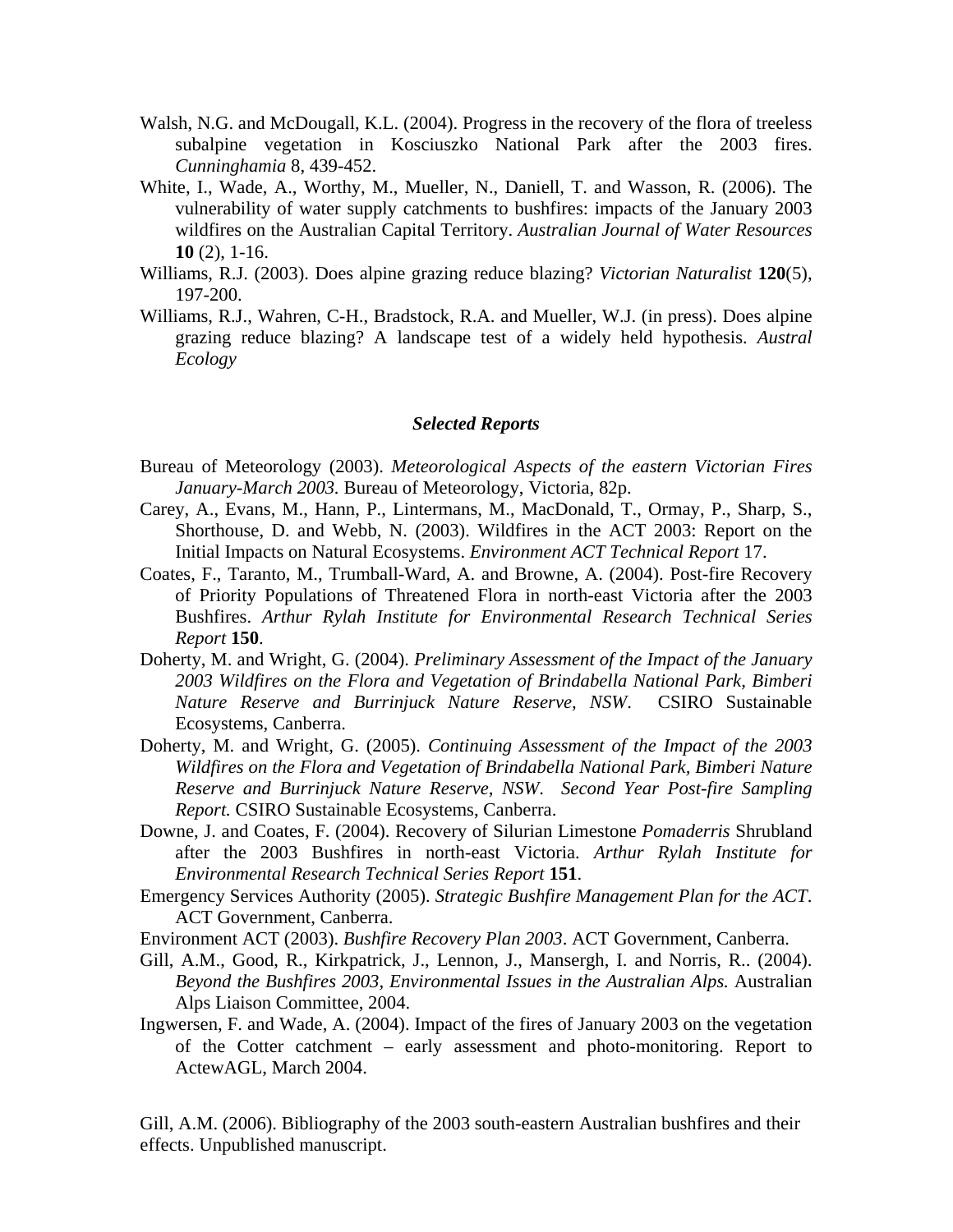- Leonard, J. and Blanchi, R. (2005). *Investigations of Bushfire Attack Mechanisms Resulting in House Loss in the ACT Bushfire 2003*. Report by CSIRO Construction, Mining and Information Technology for the Bushfire CRC.
- Lindesay, J., Colls, K., Gill, A.M. and Mason, I. (2004). *Historical Climate and Fire Weather in the ACT Region: A Review.* Report to ACT Department of Urban Services, Canberra.
- Prober, S.M. and Thiele, K.R. (2004). Fire Recovery Vegetation Monitoring in White Box-White Cypress Pine Woodlands of East Gippsland. *Arthur Rylah Institute for Environmental Research Technical Series Report* (unpublished)
- Prober, S.M. and Thiele, K.R. (2005). *Effects of the 2003 Bogong Complex Fires on Brush-tailed Rock Wallaby Habitat and* Acacia doratoxylon *Scrubs in Little River Gorge, East Gippsland*. *Ecological Interactions*, East Gippsland, Victoria.
- Taranto, M., Downe, J., Coates, F. and Oates, A. (2004). Recovery of the Montane Swamp Complex after Bushfires in north east Victoria 2003. *Arthur Rylah Institute for Environmental Research Technical Series Report* **152**.
- Tolsma, A., Coates, F. and Sutter, G. (2004). Recovery of Mountain Plum Pine Shrubland after Wildfire (Cobberas). *Arthur Rylah Institute for Environmental Research Technical Series Report* **153**.
- Victorian Department of Sustainability and Environment (2005). *Post Wildfire Indigenous Heritage Survey.* Summary Report. Government of Victoria, Melbourne.
- Wasson, R.J., Croke, B.F., McCulloch, M.M., Mueller, N., Olley, J., Starr, B., Wade, A., White, I. and Whiteway, T. (2003). Sediment, particulate and dissolved organic carbon, Iron and Managanese Input to Corin Reservoir. *CRES ANU Report*.
- Wade, A., White, I., Worthy, M. and Mueller, N. (2005). *Water Quality Report Card for Cotter River Storages*. Report to ACTEW Corporation.
- Zylstra, P. (2006). *Fire History of the Australian Alps. Prehistory to 2003*. Australian Alps Liaison Committee.

*Special Journal Issue:* Victorian Naturalist **121** (3), (2004).

- Bull, H. (2004). Community safety and biodiversity challenges. *Victorian Naturalist* **121**(3), 128-130.
- Cheal, D. (2004). Plant responses to fires. *Victorian Naturalist* **121**(3), 107-115.
- Evans, P. (2004). Forest fire and funeral pyre: tragedies of the Victorian bush. *Victorian Naturalist* **121**(3), 89-98.
- Friend, G. (2004). Fire impacts on fauna. *Victorian Naturalist* **121**(3), 116-121.
- Leonard, M. (2004). Victoria's parks, forests and fire. *Victorian Naturalist* **121**(3), 122- 128.
- McLoughlin, L.C. (2004). Patterns of pre-European Aboriginal vegetation management by fire in south-eastern Australia. What do we know? *Victorian Naturalist* **121**(3), 99-106.
- New, T. (2004). Fire in south eastern Australia: a discussion summary and synthesis. *Victorian Naturalist* **121**(3), 136-139.
- Reeves, M. (2004). Under the terms and conditions of the natural environment: it burnt where it snows. *Victorian Naturalist* **121**(3), 84-89.